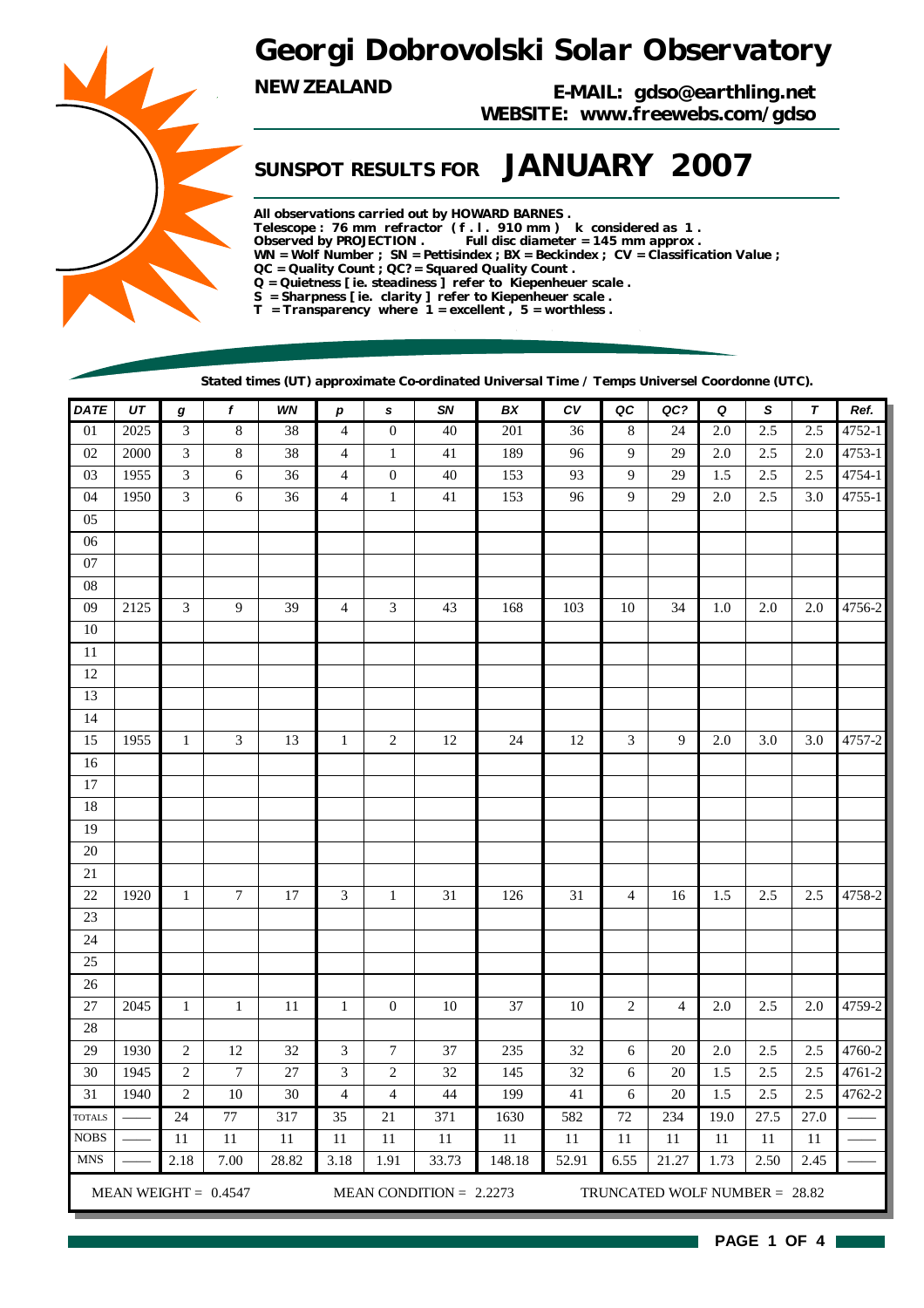*SUNSPOT DISTRIBUTION & INTER-SOL INDICES FOR*

# *JANUARY 2007*

*All observations carried out by HOWARD BARNES .*

*Telescope : 76 mm refractor ( f . l . 910 mm ) .*

*Observed by PROJECTION . Full disc diameter = 145 mm approx . IS = Inter-Sol Index .*

*gr = number of multi-spot groups .*

*grfp = number of umbr? within penumbr? within the groups (gr) .*

*grf = number of non-penumbral spots within the groups (gr) .*

*efp = number of single penumbral spots .*

*ef = number of single non-penumbral spots .*

*Q = Quietness [ ie. steadiness ] refer to Kiepenheuer scale .*

*S = Sharpness [ ie. clarity ] refer to Kiepenheuer scale .*

*T = Transparency where 1 = excellent , 5 = worthless .*

| <b>DATE</b>               | $\overline{UT}$ | IS               | $\bm{gr}$        | grfp             | $\operatorname{\textsf{grf}}$ | efp              | ef               | $\overline{\mathbf{Q}}$ | $\overline{s}$ | $\pmb{\tau}$ | Ref.   |
|---------------------------|-----------------|------------------|------------------|------------------|-------------------------------|------------------|------------------|-------------------------|----------------|--------------|--------|
| $\overline{01}$           | 2025            | $\overline{10}$  | $\overline{c}$   | $\boldsymbol{7}$ | $\mathbf{0}$                  | $\,1$            | $\boldsymbol{0}$ | $\overline{2.0}$        | 2.5            | 2.5          | 4752-1 |
| 02                        | 2000            | $\overline{9}$   | $\,1$            | 5                | $1\,$                         | $\sqrt{2}$       | $\boldsymbol{0}$ | $2.0\,$                 | 2.5            | $2.0\,$      | 4753-1 |
| 03                        | 1955            | $\boldsymbol{7}$ | $\,1$            | $\overline{4}$   | $\boldsymbol{0}$              | $\boldsymbol{2}$ | $\boldsymbol{0}$ | 1.5                     | $2.5\,$        | $2.5\,$      | 4754-1 |
| 04                        | 1950            | $\overline{7}$   | $\mathbf{1}$     | $\mathfrak{Z}$   | $\,1\,$                       | $\sqrt{2}$       | $\boldsymbol{0}$ | $2.0\,$                 | 2.5            | 3.0          | 4755-1 |
| 05                        |                 |                  |                  |                  |                               |                  |                  |                         |                |              |        |
| 06                        |                 |                  |                  |                  |                               |                  |                  |                         |                |              |        |
| $07\,$                    |                 |                  |                  |                  |                               |                  |                  |                         |                |              |        |
| ${\bf 08}$                |                 |                  |                  |                  |                               |                  |                  |                         |                |              |        |
| 09                        | 2125            | $11\,$           | $\overline{c}$   | $\mathfrak{S}$   | $\mathfrak{Z}$                | $\,1$            | $\boldsymbol{0}$ | $1.0\,$                 | $2.0\,$        | $2.0\,$      | 4756-2 |
| $10\,$                    |                 |                  |                  |                  |                               |                  |                  |                         |                |              |        |
| $\overline{11}$           |                 |                  |                  |                  |                               |                  |                  |                         |                |              |        |
| $12\,$                    |                 |                  |                  |                  |                               |                  |                  |                         |                |              |        |
| 13                        |                 |                  |                  |                  |                               |                  |                  |                         |                |              |        |
| 14                        |                 |                  |                  |                  |                               |                  |                  |                         |                |              |        |
| 15                        | 1955            | $\overline{4}$   | $\,1$            | $\,1$            | $\sqrt{2}$                    | $\boldsymbol{0}$ | $\boldsymbol{0}$ | $2.0\,$                 | 3.0            | 3.0          | 4757-2 |
| $16\,$                    |                 |                  |                  |                  |                               |                  |                  |                         |                |              |        |
| $17\,$                    |                 |                  |                  |                  |                               |                  |                  |                         |                |              |        |
| $18\,$                    |                 |                  |                  |                  |                               |                  |                  |                         |                |              |        |
| 19                        |                 |                  |                  |                  |                               |                  |                  |                         |                |              |        |
| $\overline{20}$           |                 |                  |                  |                  |                               |                  |                  |                         |                |              |        |
| $21\,$                    |                 |                  |                  |                  |                               |                  |                  |                         |                |              |        |
| $22\,$                    | 1920            | $8\,$            | $\mathbf{1}$     | $\sqrt{6}$       | $1\,$                         | $\boldsymbol{0}$ | $\boldsymbol{0}$ | 1.5                     | 2.5            | $2.5\,$      | 4758-2 |
| $23\,$                    |                 |                  |                  |                  |                               |                  |                  |                         |                |              |        |
| 24                        |                 |                  |                  |                  |                               |                  |                  |                         |                |              |        |
| 25                        |                 |                  |                  |                  |                               |                  |                  |                         |                |              |        |
| $26\,$                    |                 |                  |                  |                  |                               |                  |                  |                         |                |              |        |
| 27                        | 2045            | $\,1$            | $\boldsymbol{0}$ | $\boldsymbol{0}$ | $\boldsymbol{0}$              | $\,1\,$          | $\boldsymbol{0}$ | $2.0\,$                 | 2.5            | $2.0\,$      | 4759-2 |
| 28                        |                 |                  |                  |                  |                               |                  |                  |                         |                |              |        |
| 29                        | 1930            | 13               | $\,1\,$          | $\overline{4}$   | $\boldsymbol{7}$              | $\,1\,$          | $\boldsymbol{0}$ | $2.0\,$                 | 2.5            | 2.5          | 4760-2 |
| 30                        | 1945            | $8\,$            | $\,1$            | $\overline{4}$   | $\sqrt{2}$                    | $\,1$            | $\boldsymbol{0}$ | 1.5                     | 2.5            | 2.5          | 4761-2 |
| 31                        | 1940            | 11               | $\mathbf{1}$     | 5                | $\overline{4}$                | $1\,$            | $\boldsymbol{0}$ | 1.5                     | $2.5\,$        | $2.5\,$      | 4762-2 |
| <b>TOTALS</b>             |                 | 89               | 12               | 44               | 21                            | 12               | $\overline{0}$   | 19.0                    | 27.5           | 27.0         |        |
| $\rm{NOBS}$               |                 | $11\,$           | $11\,$           | $11\,$           | $11\,$                        | $11\,$           | $11\,$           | 11                      | $11\,$         | $11\,$       |        |
| $\ensuremath{\text{MNS}}$ |                 | 8.09             | 1.09             | 4.00             | 1.91                          | 1.09             | $0.00\,$         | 1.73                    | 2.50           | 2.45         |        |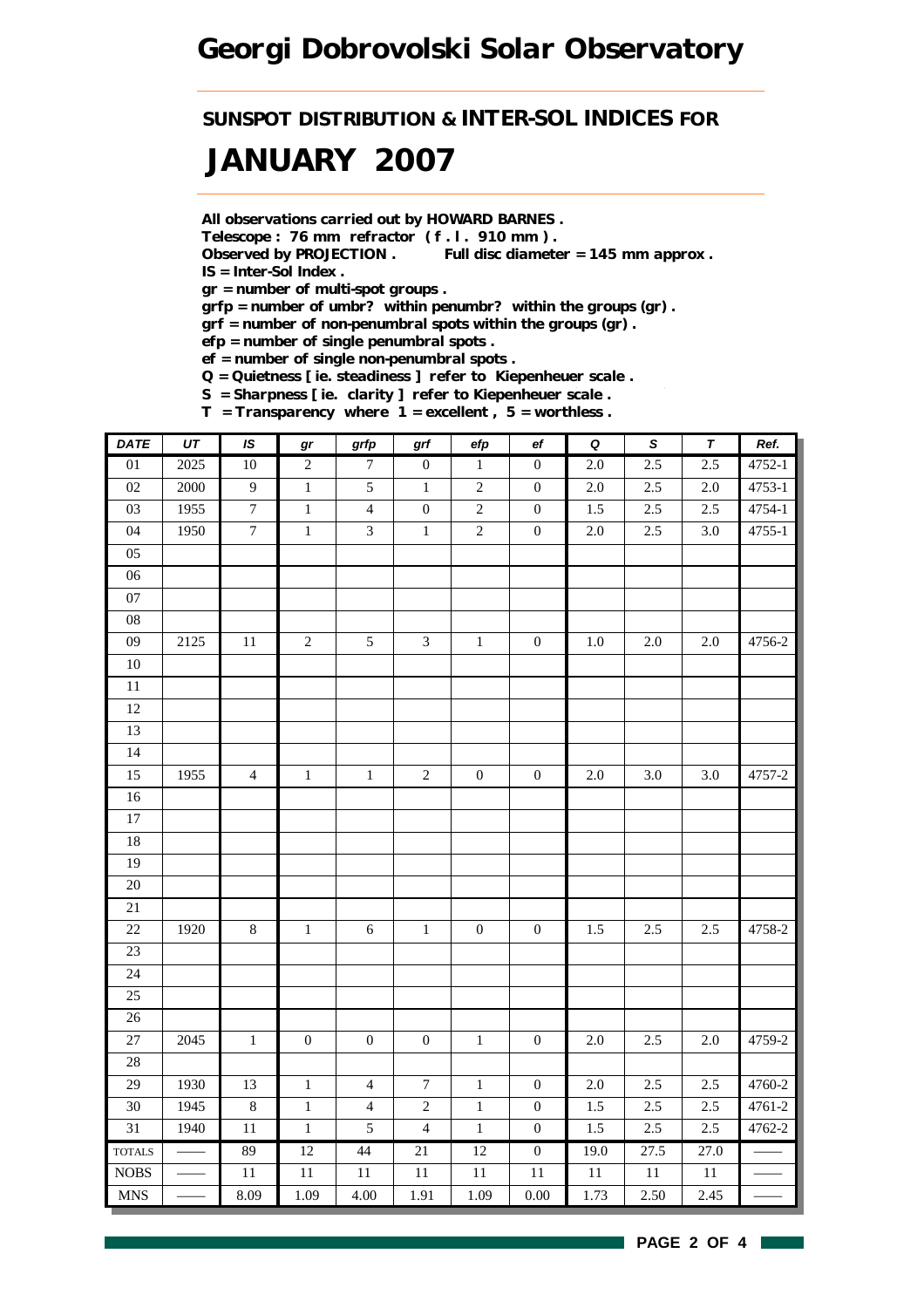### *SUNSPOT CENSUS BY CLASSIFICATION FOR*

# *JANUARY 2007*

*All observations carried out by HOWARD BARNES . Telescope : 76 mm refractor ( f . l . 910 mm ) . Full disc diameter = 145 mm approx . IF 2 OR MORE REGIONS ARE OF THE SAME CLASSIFICATION , THEN SUNSPOT COUNTS ARE SEPARATED BY SOLIDI ( / ) .*

| DATE                      | UT   |                  | Α                |                  | В                |                  | $\pmb{C}$        |                  | D                                       |                  | E                |                  | $\pmb{\mathit{F}}$               | $\boldsymbol{H}$<br>G |                  |                  |                  | J                |                  |
|---------------------------|------|------------------|------------------|------------------|------------------|------------------|------------------|------------------|-----------------------------------------|------------------|------------------|------------------|----------------------------------|-----------------------|------------------|------------------|------------------|------------------|------------------|
|                           |      | g                | $\boldsymbol{f}$ | g                | $\mathbf f$      | $\boldsymbol{g}$ | $\boldsymbol{f}$ | $\boldsymbol{g}$ | $\boldsymbol{f}$                        | $\bm{g}$         | f                | $\boldsymbol{g}$ | $\pmb{f}$                        | g                     | $\boldsymbol{f}$ | $\bm{g}$         | f                | g                | $\boldsymbol{f}$ |
| 01                        | 2025 | $\boldsymbol{0}$ | $\boldsymbol{0}$ | $\boldsymbol{0}$ | $\boldsymbol{0}$ | $\overline{0}$   | $\boldsymbol{0}$ | $\mathbf{1}$     | 5                                       | $\boldsymbol{0}$ | $\boldsymbol{0}$ | $\mathbf{0}$     | $\boldsymbol{0}$                 | $\boldsymbol{0}$      | $\boldsymbol{0}$ | $\boldsymbol{0}$ | $\boldsymbol{0}$ | $\overline{2}$   | $1/2\,$          |
| 02                        | 2000 | $\boldsymbol{0}$ | $\mathbf{0}$     | $\boldsymbol{0}$ | $\mathbf{0}$     | $\boldsymbol{0}$ | $\boldsymbol{0}$ | $\mathbf{1}$     | 6                                       | $\boldsymbol{0}$ | $\boldsymbol{0}$ | $\boldsymbol{0}$ | $\boldsymbol{0}$                 | $\boldsymbol{0}$      | $\mathbf{0}$     | $\mathbf{1}$     | $\mathbf{1}$     | $\mathbf{1}$     | $\mathbf{1}$     |
| 03                        | 1955 | $\boldsymbol{0}$ | $\boldsymbol{0}$ | $\boldsymbol{0}$ | $\boldsymbol{0}$ | $\boldsymbol{0}$ | $\boldsymbol{0}$ | $\mathbf{1}$     | $\overline{4}$                          | $\boldsymbol{0}$ | $\boldsymbol{0}$ | $\boldsymbol{0}$ | $\boldsymbol{0}$                 | $\boldsymbol{0}$      | $\boldsymbol{0}$ | $\mathbf{1}$     | $\mathbf{1}$     | $\mathbf{1}$     | $\mathbf{1}$     |
| 04                        | 1950 | $\boldsymbol{0}$ | $\boldsymbol{0}$ | $\boldsymbol{0}$ | $\boldsymbol{0}$ | $\boldsymbol{0}$ | $\boldsymbol{0}$ | $\mathbf{1}$     | $\overline{4}$                          | $\boldsymbol{0}$ | $\boldsymbol{0}$ | $\boldsymbol{0}$ | $\boldsymbol{0}$                 | $\boldsymbol{0}$      | $\boldsymbol{0}$ | $\mathbf{1}$     | $\mathbf{1}$     | $\mathbf{1}$     | $\mathbf{1}$     |
| 05                        |      |                  |                  |                  |                  |                  |                  |                  |                                         |                  |                  |                  |                                  |                       |                  |                  |                  |                  |                  |
| 06                        |      |                  |                  |                  |                  |                  |                  |                  |                                         |                  |                  |                  |                                  |                       |                  |                  |                  |                  |                  |
| $07\,$                    |      |                  |                  |                  |                  |                  |                  |                  |                                         |                  |                  |                  |                                  |                       |                  |                  |                  |                  |                  |
| 08                        |      |                  |                  |                  |                  |                  |                  |                  |                                         |                  |                  |                  |                                  |                       |                  |                  |                  |                  |                  |
| 09                        | 2125 | $\mathbf{0}$     | $\boldsymbol{0}$ | $\boldsymbol{0}$ | $\boldsymbol{0}$ | $\mathbf{1}$     | $\overline{c}$   | $\mathbf{1}$     | 6                                       | $\boldsymbol{0}$ | $\boldsymbol{0}$ | $\mathbf{0}$     | $\boldsymbol{0}$                 | $\boldsymbol{0}$      | $\boldsymbol{0}$ | $\mathbf{1}$     | $\mathbf{1}$     | $\boldsymbol{0}$ | $\boldsymbol{0}$ |
| 10                        |      |                  |                  |                  |                  |                  |                  |                  |                                         |                  |                  |                  |                                  |                       |                  |                  |                  |                  |                  |
| 11                        |      |                  |                  |                  |                  |                  |                  |                  |                                         |                  |                  |                  |                                  |                       |                  |                  |                  |                  |                  |
| 12                        |      |                  |                  |                  |                  |                  |                  |                  |                                         |                  |                  |                  |                                  |                       |                  |                  |                  |                  |                  |
| 13                        |      |                  |                  |                  |                  |                  |                  |                  |                                         |                  |                  |                  |                                  |                       |                  |                  |                  |                  |                  |
| 14                        |      |                  |                  |                  |                  |                  |                  |                  |                                         |                  |                  |                  |                                  |                       |                  |                  |                  |                  |                  |
| 15                        | 1955 | $\boldsymbol{0}$ | $\boldsymbol{0}$ | $\boldsymbol{0}$ | $\boldsymbol{0}$ | $\mathbf{1}$     | 3                | $\boldsymbol{0}$ | $\boldsymbol{0}$                        | $\boldsymbol{0}$ | $\boldsymbol{0}$ | $\boldsymbol{0}$ | $\boldsymbol{0}$                 | $\boldsymbol{0}$      | $\boldsymbol{0}$ | $\boldsymbol{0}$ | $\boldsymbol{0}$ | $\boldsymbol{0}$ | $\boldsymbol{0}$ |
| 16                        |      |                  |                  |                  |                  |                  |                  |                  |                                         |                  |                  |                  |                                  |                       |                  |                  |                  |                  |                  |
| 17                        |      |                  |                  |                  |                  |                  |                  |                  |                                         |                  |                  |                  |                                  |                       |                  |                  |                  |                  |                  |
| 18                        |      |                  |                  |                  |                  |                  |                  |                  |                                         |                  |                  |                  |                                  |                       |                  |                  |                  |                  |                  |
| 19                        |      |                  |                  |                  |                  |                  |                  |                  |                                         |                  |                  |                  |                                  |                       |                  |                  |                  |                  |                  |
| 20                        |      |                  |                  |                  |                  |                  |                  |                  |                                         |                  |                  |                  |                                  |                       |                  |                  |                  |                  |                  |
| 21                        |      |                  |                  |                  |                  |                  |                  |                  |                                         |                  |                  |                  |                                  |                       |                  |                  |                  |                  |                  |
| $22\,$                    | 1920 | $\boldsymbol{0}$ | $\boldsymbol{0}$ | $\boldsymbol{0}$ | $\boldsymbol{0}$ | $\boldsymbol{0}$ | $\boldsymbol{0}$ | $\mathbf{1}$     | $\tau$                                  | $\boldsymbol{0}$ | $\boldsymbol{0}$ | $\boldsymbol{0}$ | $\boldsymbol{0}$                 | $\boldsymbol{0}$      | $\boldsymbol{0}$ | $\boldsymbol{0}$ | $\boldsymbol{0}$ | $\boldsymbol{0}$ | $\boldsymbol{0}$ |
| $23\,$                    |      |                  |                  |                  |                  |                  |                  |                  |                                         |                  |                  |                  |                                  |                       |                  |                  |                  |                  |                  |
| $24\,$                    |      |                  |                  |                  |                  |                  |                  |                  |                                         |                  |                  |                  |                                  |                       |                  |                  |                  |                  |                  |
| 25                        |      |                  |                  |                  |                  |                  |                  |                  |                                         |                  |                  |                  |                                  |                       |                  |                  |                  |                  |                  |
| 26                        |      |                  |                  |                  |                  |                  |                  |                  |                                         |                  |                  |                  |                                  |                       |                  |                  |                  |                  |                  |
| $27\,$                    | 2045 | $\boldsymbol{0}$ | $\boldsymbol{0}$ | $\boldsymbol{0}$ | $\boldsymbol{0}$ | $\mathbf{0}$     | $\boldsymbol{0}$ | $\boldsymbol{0}$ | $\boldsymbol{0}$                        | $\boldsymbol{0}$ | $\boldsymbol{0}$ | $\mathbf{0}$     | $\boldsymbol{0}$                 | $\boldsymbol{0}$      | $\boldsymbol{0}$ | $\boldsymbol{0}$ | $\boldsymbol{0}$ | $\mathbf{1}$     | $\mathbf{1}$     |
| $28\,$                    |      |                  |                  |                  |                  |                  |                  |                  |                                         |                  |                  |                  |                                  |                       |                  |                  |                  |                  |                  |
| 29                        | 1930 | $\boldsymbol{0}$ | $\mathbf{0}$     | $\boldsymbol{0}$ | $\boldsymbol{0}$ | $\boldsymbol{0}$ | $\boldsymbol{0}$ | $\mathbf{1}$     | 11                                      | $\mathbf{0}$     | $\boldsymbol{0}$ | $\boldsymbol{0}$ | $\boldsymbol{0}$                 | $\boldsymbol{0}$      | $\boldsymbol{0}$ | $\boldsymbol{0}$ | $\boldsymbol{0}$ | $\mathbf{1}$     | $\,1\,$          |
| 30                        | 1945 | $\boldsymbol{0}$ | $\boldsymbol{0}$ | $\boldsymbol{0}$ | $\boldsymbol{0}$ | $\boldsymbol{0}$ | $\boldsymbol{0}$ | $\mathbf{1}$     | 6                                       | $\boldsymbol{0}$ | $\boldsymbol{0}$ | $\mathbf{0}$     | $\boldsymbol{0}$                 | $\boldsymbol{0}$      | $\boldsymbol{0}$ | $\boldsymbol{0}$ | $\boldsymbol{0}$ | $\mathbf{1}$     | $\mathbf{1}$     |
| 31                        | 1940 | $\boldsymbol{0}$ | $\boldsymbol{0}$ | $\boldsymbol{0}$ | $\boldsymbol{0}$ | $\mathbf{0}$     | $\boldsymbol{0}$ | $\mathbf{1}$     | 9                                       | $\boldsymbol{0}$ | $\boldsymbol{0}$ | $\boldsymbol{0}$ | $\boldsymbol{0}$                 | $\boldsymbol{0}$      | $\boldsymbol{0}$ | $\boldsymbol{0}$ | $\boldsymbol{0}$ | $\mathbf{1}$     | $\,1$            |
| <b>TOTALS</b>             |      | $\,0\,$          | $\boldsymbol{0}$ | $\boldsymbol{0}$ | $\boldsymbol{0}$ | $\sqrt{2}$       | $\sqrt{5}$       | $\overline{9}$   | 58                                      | $\boldsymbol{0}$ | $\boldsymbol{0}$ | $\boldsymbol{0}$ | $\boldsymbol{0}$                 | $\boldsymbol{0}$      | $\boldsymbol{0}$ | $\overline{4}$   | $\overline{4}$   | 9                | $10\,$           |
|                           |      |                  |                  |                  |                  |                  |                  |                  | REGIONAL PERCENTAGES                    |                  |                  |                  |                                  |                       |                  |                  |                  |                  |                  |
| $\boldsymbol{\mathsf{A}}$ |      |                  | $\, {\bf B}$     |                  | $\mathsf C$      |                  | $\mathbf D$      |                  | ${\bf E}$                               |                  | $\mathbf F$      | ${\bf G}$        | $\, {\rm H}$                     |                       |                  | $\bf J$          |                  |                  | $\Sigma$ g       |
|                           |      |                  |                  |                  |                  |                  |                  |                  |                                         |                  |                  |                  |                                  |                       |                  |                  |                  |                  |                  |
| $0.0\,$                   |      |                  | $0.0\,$          |                  | $\!\!\!\!\!8.3$  |                  | 37.5             |                  | $0.0\,$                                 |                  | $0.0\,$          | $0.0\,$          | 16.7                             |                       |                  | 37.5             |                  |                  | $24\,$           |
|                           |      |                  |                  |                  | $NOBS = 11$      |                  |                  |                  | $\overline{p}/g$ mean = 1.5152          |                  |                  |                  | $\overline{f}$ / g mean = 3.4394 |                       |                  |                  |                  |                  |                  |
|                           |      |                  |                  |                  |                  |                  |                  |                  | $\frac{1}{p}$ / g mean = 1.4583         |                  |                  |                  | $f/g$ mean = 3.2083              |                       |                  |                  |                  |                  |                  |
|                           |      |                  |                  |                  |                  |                  |                  |                  | GROUP COMPLEXITY INDEX $(GCI) = 4.6667$ |                  |                  |                  |                                  |                       |                  |                  |                  |                  |                  |
|                           |      |                  |                  |                  |                  |                  |                  |                  |                                         |                  |                  |                  |                                  |                       |                  |                  |                  |                  |                  |

H

 $\sim$